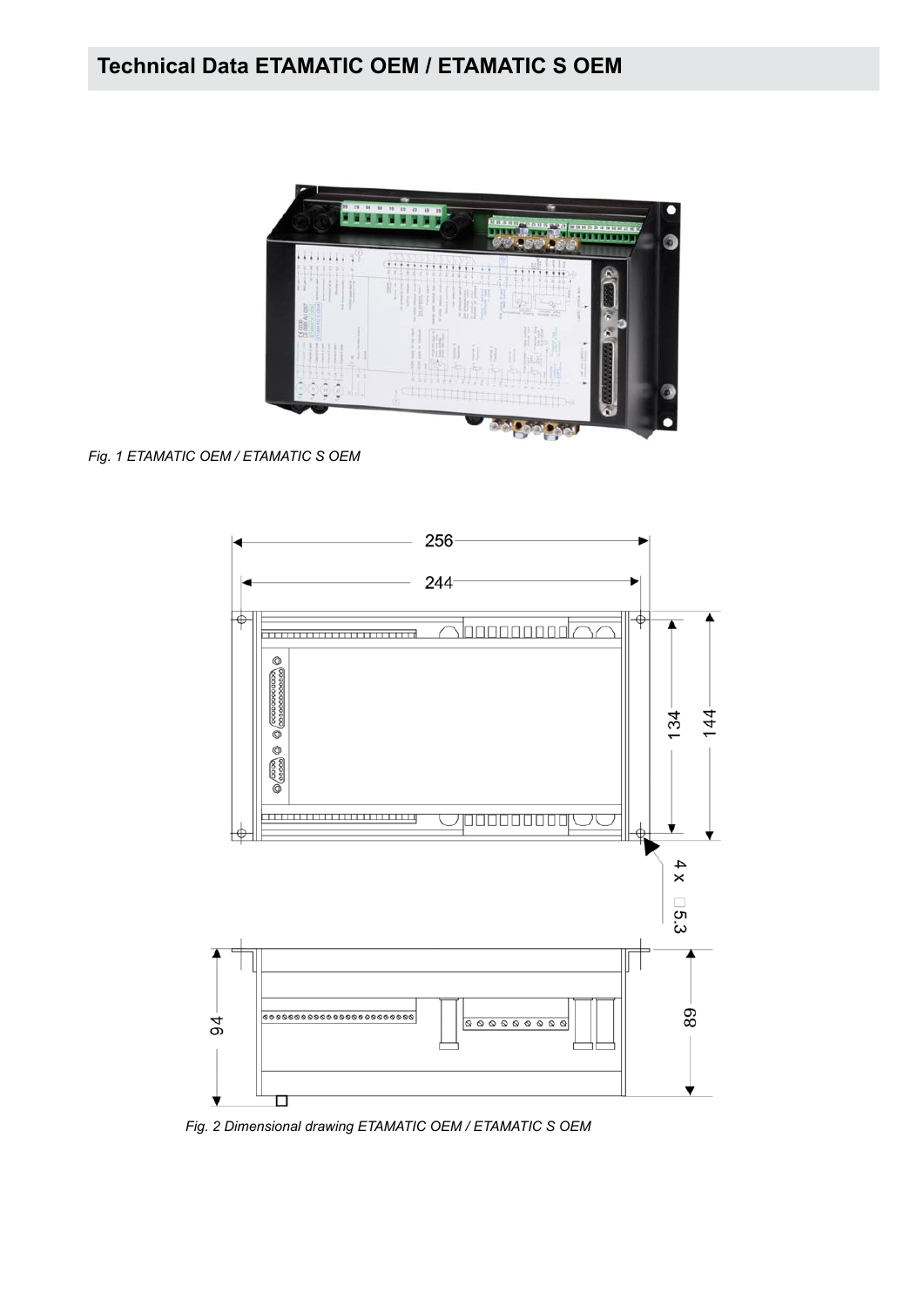

*Fig. 3 Customer interface ETAMATIC OEM / ETAMATIC S OEM*



*Fig. 4 Dimensional drawing customer interface ETAMATIC OEM / ETAMATIC S OEM*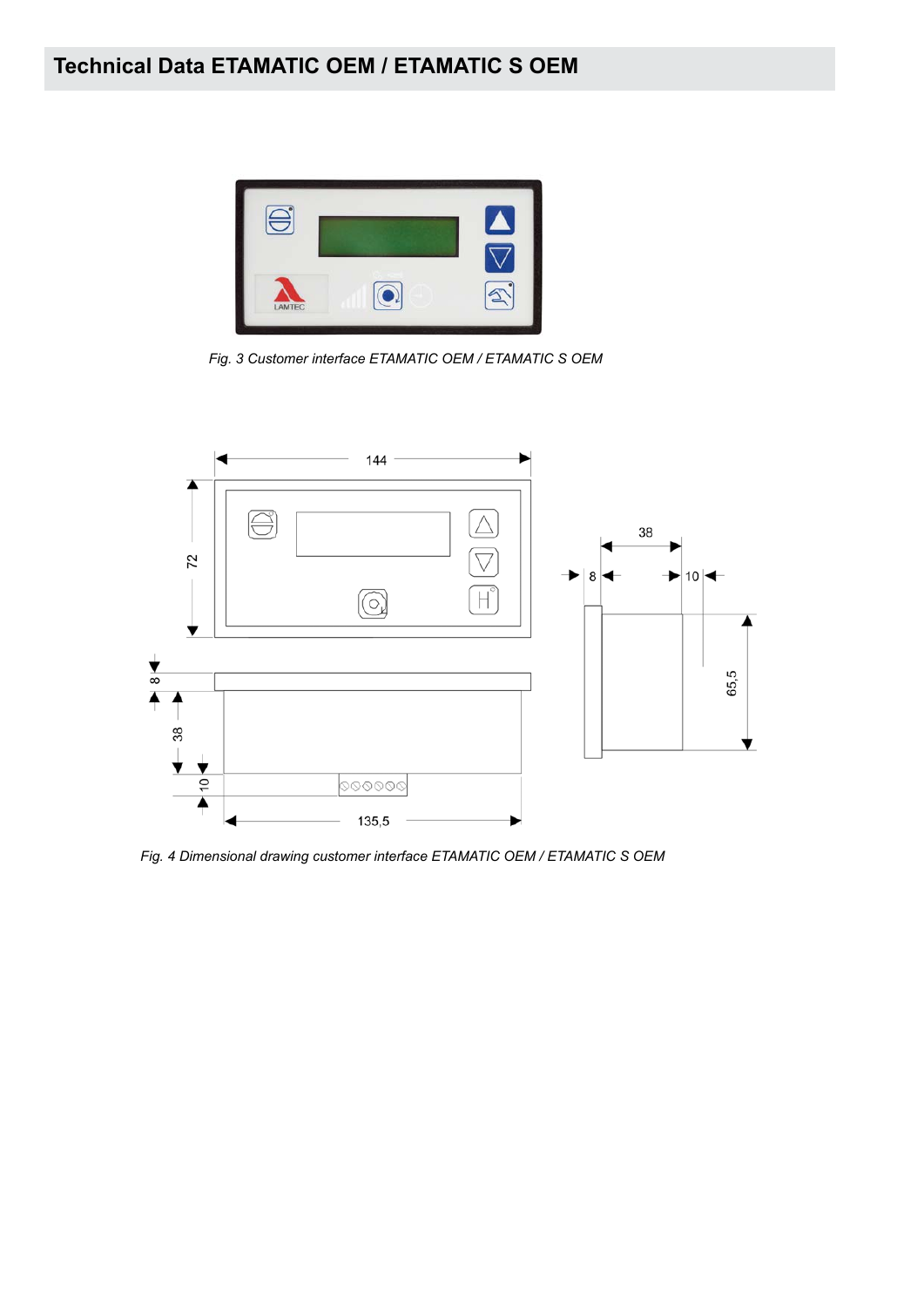| <b>Dimensions</b>              |                                                                                                                                                                                                                                                                                                                                                                              |
|--------------------------------|------------------------------------------------------------------------------------------------------------------------------------------------------------------------------------------------------------------------------------------------------------------------------------------------------------------------------------------------------------------------------|
| Dimensions (HxWxD)             | 94x256x144 mm / 3.70"x10.08"x5.67" in                                                                                                                                                                                                                                                                                                                                        |
| Weight                         | 3.5 kg / 7.7 lb                                                                                                                                                                                                                                                                                                                                                              |
|                                |                                                                                                                                                                                                                                                                                                                                                                              |
| Input data                     |                                                                                                                                                                                                                                                                                                                                                                              |
| Power supply                   | from 115 V -15 % up to 230 V +10 %<br>50 or 60 Hz<br>To be used only in a grounded power line network!                                                                                                                                                                                                                                                                       |
| <b>Power Consumption</b>       | approx. 50 VA                                                                                                                                                                                                                                                                                                                                                                |
| <b>Analogue outputs</b>        |                                                                                                                                                                                                                                                                                                                                                                              |
| Analogue outputs               | 16 analogue outputs 230 V                                                                                                                                                                                                                                                                                                                                                    |
|                                | 1 analogue output (ETAMATIC S)                                                                                                                                                                                                                                                                                                                                               |
| Control outputs                | $\overline{4}$                                                                                                                                                                                                                                                                                                                                                               |
| Continuous output              | Load:<br>4  20 mA < 600 $\Omega$                                                                                                                                                                                                                                                                                                                                             |
| Analogue inputs                |                                                                                                                                                                                                                                                                                                                                                                              |
| Analogue inputs                | 3 analogue inputs (all non-floating)                                                                                                                                                                                                                                                                                                                                         |
| Load                           | 100 $\Omega$                                                                                                                                                                                                                                                                                                                                                                 |
| Feedback inputs                | Feedback TPS (tree point step)<br>potentiometer 5 kΩ or current signal 0/4  20 mA (ETAMA-<br>TIC S channel 1).<br>Option:<br>Direct switching of NAMUR transmitter (ETAMATIC S)                                                                                                                                                                                              |
| Resolution each analogue input | 999 digit, 10 bit                                                                                                                                                                                                                                                                                                                                                            |
| Three-point-step               | Running time of the actuating drives: minimum 30 s<br>Possible servomotors:                                                                                                                                                                                                                                                                                                  |
|                                | 6 Nm 60 sec. running time to 90° Type: 662R2127<br>20 Nm 60 sec. running time to 90° Type: 662R2111<br>30 Nm 60 sec. running time to 90° Type: 662R2112<br>40 Nm 60 sec. running time to 90° Type: 662R2121                                                                                                                                                                  |
|                                | Other servomotors only after approval by LAMTEC.                                                                                                                                                                                                                                                                                                                             |
|                                | Current consumption max. 50 mA continuous current/starting<br>current                                                                                                                                                                                                                                                                                                        |
| <b>Digital outputs</b>         |                                                                                                                                                                                                                                                                                                                                                                              |
| Digital outputs                | Main gas 1, main gas 2, oil valve, ignition valve, ignition trans-<br>former, fan, oil pump, fault                                                                                                                                                                                                                                                                           |
| <b>Digital inputs</b>          |                                                                                                                                                                                                                                                                                                                                                                              |
| Digital inputs                 | 14 digital inputs 24 V                                                                                                                                                                                                                                                                                                                                                       |
| Digital signal inputs          | The parasitic capacitance of the lead connected to the digital<br>inputs may not exceed 2.2 µF as a result of the ETAMATIC<br>self-tests.<br>The cable length is limited to:<br>100 m for ETAMATIC and<br>10 m for ETAMATIC OEM<br>Since the digital inputs are operated with 24 VDC, suitable<br>contacts for that voltage should be used (hard silver or gold-<br>plated). |
|                                |                                                                                                                                                                                                                                                                                                                                                                              |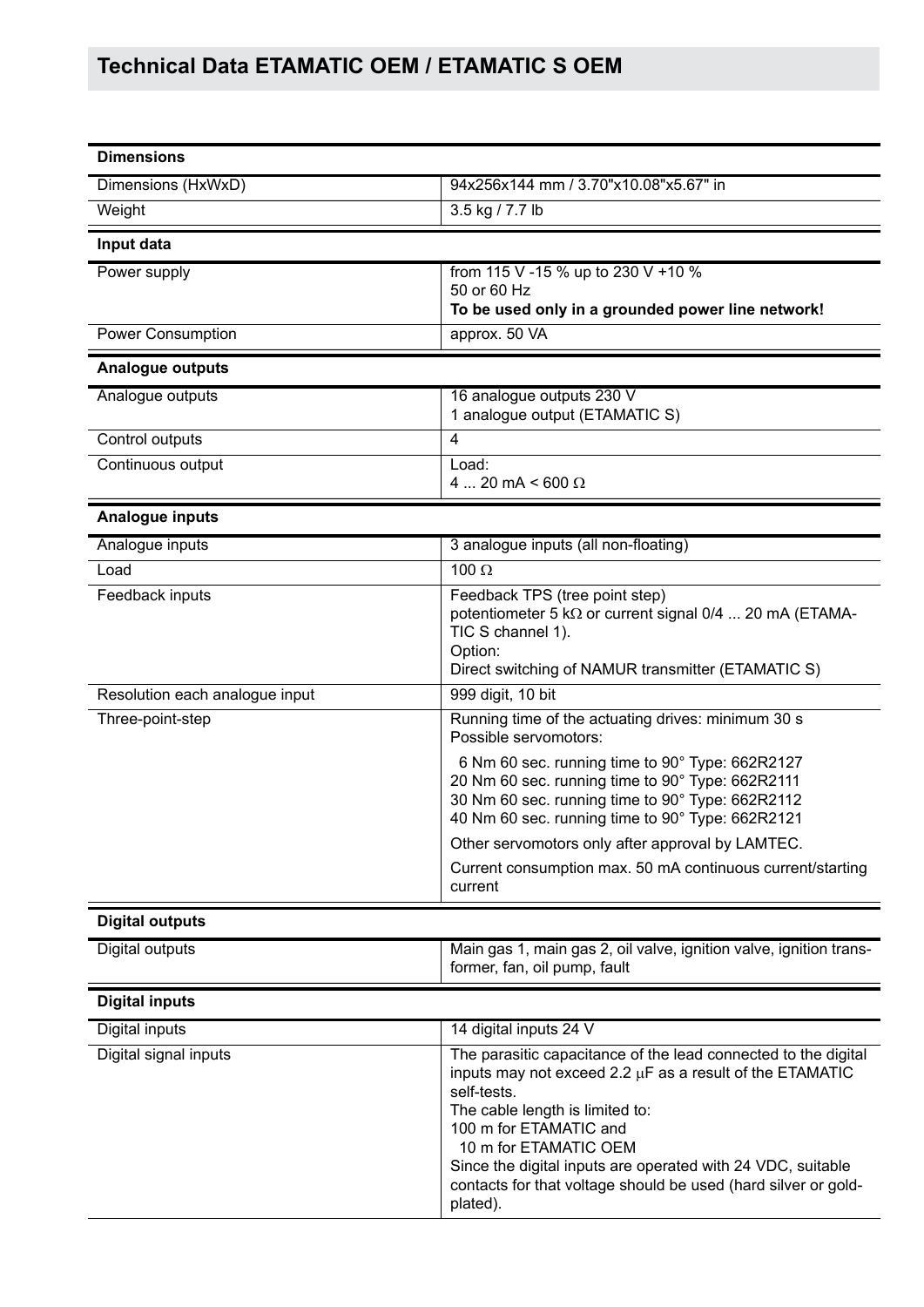| <b>Characteristics</b>                      |                                                                                                                                                                                           |
|---------------------------------------------|-------------------------------------------------------------------------------------------------------------------------------------------------------------------------------------------|
| Display                                     | Customer display via LSB                                                                                                                                                                  |
| Regular Firing Rate Input                   | via internal burner-firing-rate controller actual value<br>٠<br>manual operating is possible via three-point step signal<br>٠<br>external burner-firing-rate controller (0/4  20 mA)<br>٠ |
| Storage of setpoint value and variable data | in EEPROM typically 20 digit, usually 11 with linear interpola-<br>tion                                                                                                                   |
| Number of curve sets                        | 2 (e.g. for oil/gas-combination burner)                                                                                                                                                   |
| Number of program cycles                    | unlimited                                                                                                                                                                                 |
| Specification of operating status           | via internal control signal                                                                                                                                                               |
| <b>Interfaces</b>                           |                                                                                                                                                                                           |
| Intarfaces                                  | 1 serial interface on 25-pole Sub-D-connector addresses<br>$\bullet$                                                                                                                      |

| mienaces       | T serial interface on 25-pole Sub-D-connector, addressa-<br>ble via LAMTEC adapter only (Dongle 663P0600)(RS<br>232) |  |  |
|----------------|----------------------------------------------------------------------------------------------------------------------|--|--|
|                | 1 interface on 9-pole Sub-D-connector LAMTEC SYS-<br>$\bullet$<br><b>TEM BUS</b>                                     |  |  |
| Bus-connection | via 9-pole Sub-D-connectorBUS card optional for the follow-<br>ing systems:                                          |  |  |
|                | Interbus (Phoenix)<br>٠                                                                                              |  |  |
|                | <b>PROFIBUS DP</b><br>$\bullet$                                                                                      |  |  |
|                | <b>PROFINET</b><br>$\bullet$                                                                                         |  |  |
|                | Modbus RTU<br>$\bullet$                                                                                              |  |  |
|                | Ethernet<br>$\bullet$                                                                                                |  |  |

### **Operating Condition**

| <b>Permissible Ambient Humidity</b> |                               | Class F, DIN 40 040                                     |
|-------------------------------------|-------------------------------|---------------------------------------------------------|
| <b>Environmental Conditions</b>     |                               |                                                         |
| <b>Operation</b>                    | permissible temperature range | 0  +60 °C / +32  140° F (condensation is prohibited)    |
| <b>Transport</b>                    | permissible temperature range | -25  +60 °C / -13  +140 °F (condensation is prohibited) |
| <b>Storage</b>                      | permissible temperature range | -25  +60 °C / -13  +140 °F (condensation is prohibited) |
| Degree of<br>protection             | according to DIN EN 60529     | IP40                                                    |

#### **Further Technical Data**

| ETAMATIC OEM with internal flame monitor | Connectable flame sensors type:                                                                                                      |  |
|------------------------------------------|--------------------------------------------------------------------------------------------------------------------------------------|--|
|                                          | FFS07 IR (successor type for FFS05)<br>$\bullet$                                                                                     |  |
|                                          | FFS08 IR (successor type for FFS06)<br>$\bullet$                                                                                     |  |
|                                          | FFS07 UV (successor type for FFS05 UV)<br>$\bullet$                                                                                  |  |
|                                          | FFS08 UV (successor type for FFS06 UV)<br>$\bullet$                                                                                  |  |
| 230 V supply                             | All consumers connected to the control unit are supplied via<br>this terminal. The customer must fit a 6 A max. slow-acting<br>fuse. |  |
| Maingas 1 term. 68                       | Contact for actuation of the main gas valve on the gas line                                                                          |  |
|                                          | side<br>max. $1 \text{ A}^*$ , cos $\varphi = 0.4 \dots 1$                                                                           |  |
| Maingas 2 term. 67                       | Contact for actuation of the main gas valve on the burner side<br>max. 1 A*, cos $\varphi$ = 0,4  1                                  |  |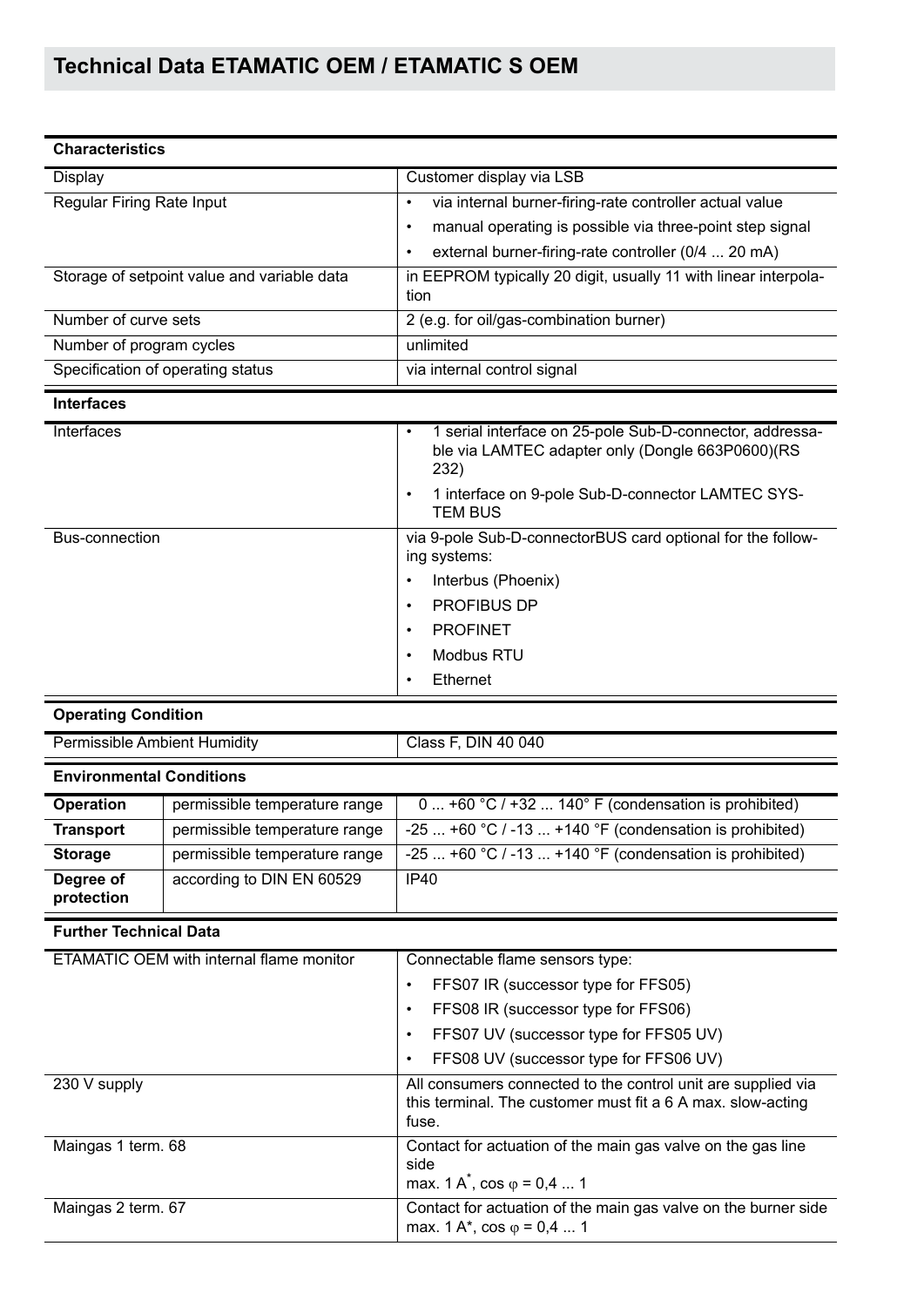| <b>Further Technical Data</b> |                                                                                                                                                                                                                                                                                                                                   |  |
|-------------------------------|-----------------------------------------------------------------------------------------------------------------------------------------------------------------------------------------------------------------------------------------------------------------------------------------------------------------------------------|--|
| Oil term. 66                  | Contact for actuation of both oil valves<br>max. 1 A*, cos $\varphi$ = 0,4  1                                                                                                                                                                                                                                                     |  |
| Ignition valve term. 65       | Contact for actuation of the ignition valves<br>max. 1 A*, cos $\varphi$ = 0,4  1                                                                                                                                                                                                                                                 |  |
| Ignition transformer term. 64 | Contact for actuation of the ignition transformer<br>max. 1 A*, cos $\varphi$ = max. 0,2  1                                                                                                                                                                                                                                       |  |
| Fan (burner start) term. 63   | Contact for actuation of the fan motor and all other compo-<br>nents that have to be activated when starting<br>max. 1 A*, cos $\varphi$ = 0,8  1                                                                                                                                                                                 |  |
| Fault term, 61                | Contact for signalling a fault condition<br>max. $0.5 A^*$ , cos $\varphi = 0.8  1$                                                                                                                                                                                                                                               |  |
| Times                         | Pre-purge time of 1 - 999 s<br>Safety time in operation: 1 s<br>1. safety time: Oil<br>4s<br>1. safety time: Gas 3 s<br>2. safety time: Oil $\,$ 4 s <sup><math>\,\tilde{ }</math></sup> (when starting without pilot burner<br>$=$ safety time)<br>2. safety time: Gas 3 s (when starting without pilot burner =<br>safety time) |  |

Several contacts are fed through one fuse. The sum of all the currents must not exceed the fuse's rating.

- \*\* The applicable standards must be taken into account, as well as the reaction time of the flame guard = 1 s. This time must be deducted from the requirements of the standard.
- \*\*\* The applicable standards must be taken into consideration when setting the unit. If there is no pilot burner used, this parameter contains the safety time.

#### *NOTICE*

Up to 9 mA test current is discharged through the outputs by a cyclic self-test. This self-test requires the consumers to be connected directly to the outputs. If this cannot be assured, the output must be connected to a test firing rate with the burner stationary; the firing rate can be (e.g.) a 0.15 µF capacitor with 0,15 µF / 220  $\Omega$ 

#### **WARNING!**

Only passive or non-reactive equipment may be connected to the 230 V-outputs of the ETAMATIC OEM. Any 230 V supply feed to the unit via these terminals in the event of a fault must be excluded. Connect only equipment which can not be activated by the test current.

#### *NOTICE*

The limits of the technical data must be strictly adhered to.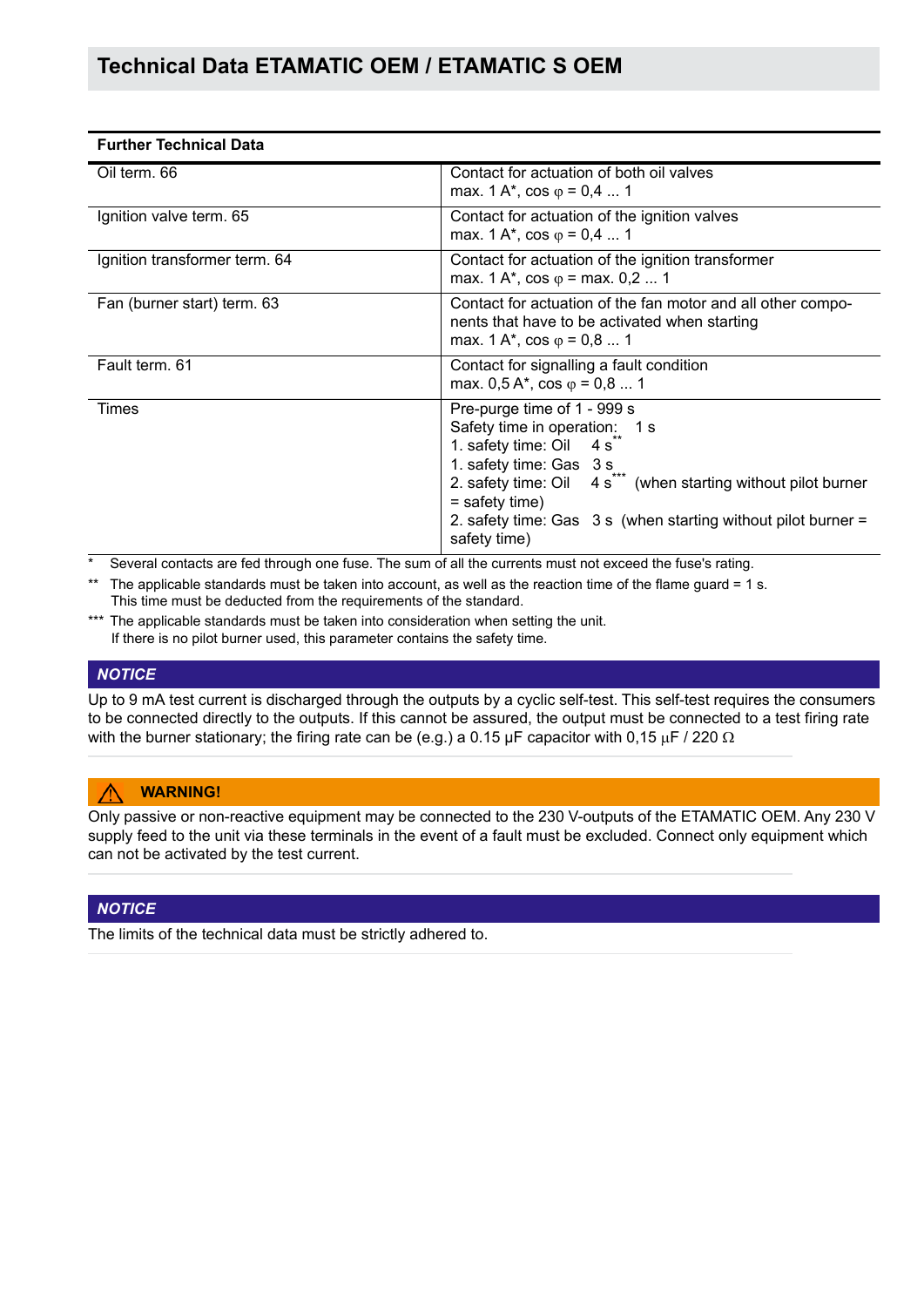# **Order Information**

| 66301-                                                                                                                                   | A 10<br><b>FLAME</b><br><b>MONITORING</b>                                                                                                          | A 20<br>"CONTROL BY ATMOSPHERIC CONDI-<br>TION / STANDBY-OPERATION                                                                                                                                                                                                                  | A 30<br>CONTROL OUTPUTS /<br>POSITION FEEDBACK | A 40<br><b>CUSTOMER LOGO</b>                   |
|------------------------------------------------------------------------------------------------------------------------------------------|----------------------------------------------------------------------------------------------------------------------------------------------------|-------------------------------------------------------------------------------------------------------------------------------------------------------------------------------------------------------------------------------------------------------------------------------------|------------------------------------------------|------------------------------------------------|
|                                                                                                                                          | A 50<br><b>CONNECTOR SET</b>                                                                                                                       | A 60<br><b>OUTPUT FAULT RELAY</b>                                                                                                                                                                                                                                                   | A 70<br><b>OPTIONS</b>                         | A 80<br><b>SPECIAL</b><br><b>CONFIGURATION</b> |
| A 10 - FLAME MONITORING                                                                                                                  |                                                                                                                                                    |                                                                                                                                                                                                                                                                                     |                                                | <b>Selection</b>                               |
|                                                                                                                                          | EXTERNAL FLAME MONITORNG VIA DIGITAL INPUT                                                                                                         |                                                                                                                                                                                                                                                                                     |                                                | $\Omega$                                       |
| Additional required:                                                                                                                     | INTEGRATED FLAME MONITORING for mains frequency 50 Hz<br>Flame sensor FFS07 order no. 659D21 or                                                    | Flame sensor FFS08 order no. 659D31, as well as corresponding bracket                                                                                                                                                                                                               |                                                |                                                |
| Additional required:                                                                                                                     | INTEGRATED FLAME MONITORING for mains frequency 60 Hz<br>Flame sensor FFS07 order no. 659D21 or                                                    | Flame sensor FFS08 order no. 659D31, as well as corresponding bracket                                                                                                                                                                                                               |                                                | $\overline{2}$                                 |
|                                                                                                                                          |                                                                                                                                                    | A 20 - CONTROL BY ATMOSPHERIC CONDITION / STANDBY-OPERATION                                                                                                                                                                                                                         |                                                | <b>Selection</b>                               |
|                                                                                                                                          |                                                                                                                                                    | WITHOUT CONTROL BY ATMOSPHERIC CONDITION / STANDBY-OPERATION                                                                                                                                                                                                                        |                                                | 0*                                             |
|                                                                                                                                          |                                                                                                                                                    | CONTROLLED BY ATMOSPHERIC CONDITION PCU CURRENT 4  20 MA PASSIVE                                                                                                                                                                                                                    |                                                | 1                                              |
|                                                                                                                                          |                                                                                                                                                    | CONTROLLED BY ATMOSPHERIC CONDITION PCU PT100 UP 320 °C / 608 °F                                                                                                                                                                                                                    |                                                | $\overline{2}$                                 |
|                                                                                                                                          |                                                                                                                                                    | CONTROLLED BY ATMOSPHERIC CONDITION PCU POTENTIOMETER 5 $k\Omega$                                                                                                                                                                                                                   |                                                | 3                                              |
|                                                                                                                                          | 2 <sup>nd</sup> CORRECTION INPUT "CURRENT"                                                                                                         |                                                                                                                                                                                                                                                                                     |                                                | $\overline{\mathbf{4}}$                        |
|                                                                                                                                          | STANDBY-OPERATION IF LOAD CONTROLLER INTEGRATED                                                                                                    |                                                                                                                                                                                                                                                                                     |                                                | 5                                              |
|                                                                                                                                          | STANDBY-OPERATION, ACTIVATION VIA FIELD BUS                                                                                                        |                                                                                                                                                                                                                                                                                     |                                                | 6                                              |
| Additional required:                                                                                                                     | STANDBY-OPERATION, ACTIVATION VIA LSB                                                                                                              | LSB module with 4 digital outputs, order no. 663R4028, LSB address "31"<br>LSB connecting cable, order no. 663R0421N, please specify length when ordering                                                                                                                           |                                                | 7                                              |
| A 30 - CONTROL OUTPUTS / POSITION FEEDBACK                                                                                               |                                                                                                                                                    |                                                                                                                                                                                                                                                                                     |                                                | <b>Selection</b>                               |
|                                                                                                                                          | 4 x THREE-POINT STEP CONTROL OUTPUT                                                                                                                |                                                                                                                                                                                                                                                                                     |                                                | 000                                            |
|                                                                                                                                          | 3 x THREE-POINT STEP CONTROL OUTPUT and<br>1x CONTINIOUS OUTPUT 4  20 mA, FEEDBACK 4  20 mA                                                        |                                                                                                                                                                                                                                                                                     |                                                | 001                                            |
| Additional required:                                                                                                                     | 2 x THREE-POINT STEP CONTROL OUTPUT and<br>2x CONTINIOUS OUTPUT 4  20 mA, FEEDBACK 420 mA<br>Terminal with 120 $\Omega$ parallel resistor 663R1192 | LSB module with 4 analogue outputs 020 mA, order no. 663R4029, LSB address "11"<br>LSB connecting cable, order no. 663R0421N, please specify length when ordering                                                                                                                   |                                                | 004                                            |
|                                                                                                                                          |                                                                                                                                                    | Can be used for position feedback at LAMTEC actuators with electronic control                                                                                                                                                                                                       |                                                |                                                |
| 4 x THREE-POINT STEP CONTROL OUTPUT and<br>OUTPUT OF THE INTERNAL FIRING RATE                                                            |                                                                                                                                                    |                                                                                                                                                                                                                                                                                     | 005                                            |                                                |
|                                                                                                                                          | 4 x THREE-POINT STEP and                                                                                                                           | CUSTOMER SPECIFIC SWITCH-OVER CHANNEL 1 TO 0/4  20 mA                                                                                                                                                                                                                               |                                                | 010                                            |
| Additional required:                                                                                                                     | 2 x THREE-POINT STEP CONTROL OUTPUT and<br>Terminal with 120 $\Omega$ parallel resistor 663R1192                                                   | 2 x CONTINIOUS OUTPUT 4  20 mA, FEEDBACK 4  20 mA and<br>CUSTOMER SPECIFIC SWITCH-OVER CHANNEL 1 TO 0/4  20 mA<br>LSB module with 4 analogue outputs 020 mA, order no. 663R4029, LSB address "11"<br>LSB connecting cable, order no. 663R0421N, please specify length when ordering |                                                | 011                                            |
| 3 x THREE-POINT STEP CONTROL OUTPUT and<br>1 x CONTINIOUS OUTPUT 4  20 mA<br>FEEDBACK RPM, 2-WIRE SYSTEM NAMUR, RANGE 175  4.200 IMP/MIN |                                                                                                                                                    |                                                                                                                                                                                                                                                                                     | $021*$                                         |                                                |
|                                                                                                                                          | 3x THREE-POINT STEP CONTROL OUTPUT and<br>1 x CONTINIOUS OUTPUT 4  20 mA                                                                           | FEEDBACK RPM, 2-WIRE SYSTEM NAMUR, RANGE 355  8.430 IMP/MIN                                                                                                                                                                                                                         |                                                | 022                                            |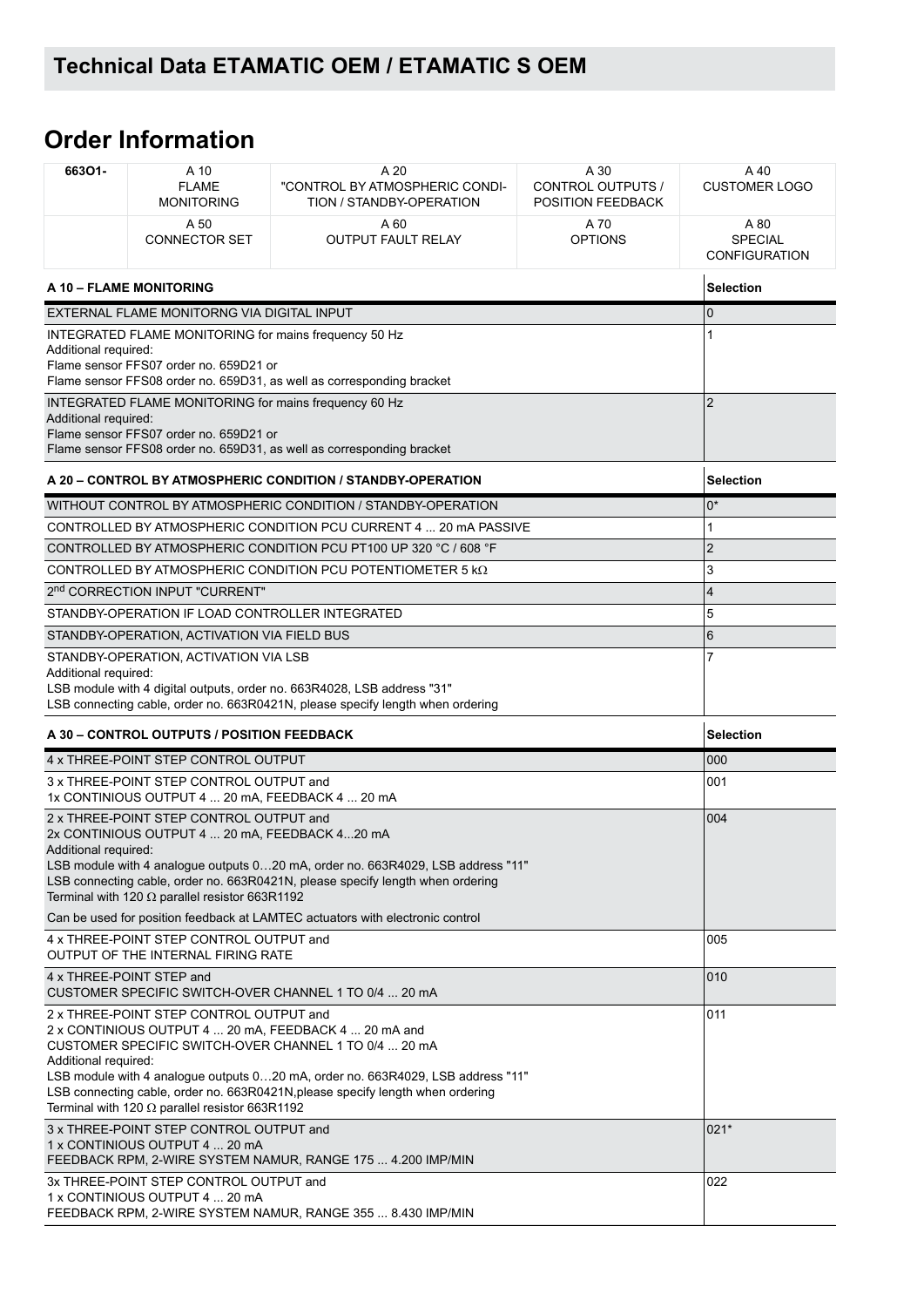| A 30 - CONTROL OUTPUTS / POSITION FEEDBACK                                                                                                                                                                                                                                                                                                                                                                                                                                                                                   | <b>Selection</b>     |
|------------------------------------------------------------------------------------------------------------------------------------------------------------------------------------------------------------------------------------------------------------------------------------------------------------------------------------------------------------------------------------------------------------------------------------------------------------------------------------------------------------------------------|----------------------|
| 3 x THREE-POINT STEP CONTROL OUTPUT and<br>1 x CONTINIOUS OUTPUT 4  20 mA<br>FEEDBACK RPM, 2-WIRE SYSTEM NAMUR, RANGE 15  440 IMP/MIN                                                                                                                                                                                                                                                                                                                                                                                        | 023                  |
| 3 x THREE-POINT STEP CONTROL OUTPUT and<br>1 x CONTINIOUS OUTPUT 4  20 mA<br>FEEDBACK RPM, 2-WIRE SYSTEM NAMUR, RANGE 45  1.320 IMP/MIN                                                                                                                                                                                                                                                                                                                                                                                      | 024                  |
| 3 x THREE-POINT STEP CONTROL OUTPUT and<br>1 x CONTINIOUS OUTPUT 4  20 mA<br>FEEDBACK RPM, 3-WIRE SYSTEM INDUCTIVE, RANGE 175  4.200 IMP/MIN                                                                                                                                                                                                                                                                                                                                                                                 | 21D                  |
| 3 x THREE-POINT STEP CONTROL OUTPUT and<br>1 x CONTINIOUS OUTPUT 4  20 mA<br>FEEDBACK RPM, 3-WIRE-SYSTEM INDUCTIVE, RANGE 355  8.430 IMP/MIN                                                                                                                                                                                                                                                                                                                                                                                 | 22D                  |
| 3 x THREE-POINT STEP CONTROL OUTPUT and<br>1 x CONTINIOUS OUTPUT 4  20 mA<br>FEEDBACK RPM, 3-WIRE-SYSTEM INDUCTIVE, RANGE 15  440 IMP/MIN                                                                                                                                                                                                                                                                                                                                                                                    | 23D                  |
| 3 x THREE-POINT STEP CONTROL OUTPUT and<br>1 x CONTINIOUS OUTPUT 4  20 mA<br>FEEDBACK RPM, 3-WIRE SYSTEM INDUCTIVE, RANGE 45  1.320 IMP/MIN                                                                                                                                                                                                                                                                                                                                                                                  | 24D                  |
| 2 x THREE-POINT STEP CONTROL OUTPUT and<br>2 x CONTINIOUS OUTPUT 4  20 mA<br>FEEDBACK FOR 1 <sup>st</sup> CONTINIOUS OUTPUT:<br>RPM, 2-WIRE SYSTEM NAMUR, RANGE 175  4.200 IMP/MIN<br>Additional required:<br>LSB module with 4 analogue outputs 0  20 mA, order no. 663R4029, LSB address "11"<br>LSB connecting cable, order no. 663R0421N, please specify length when ordering<br>Terminal with 120 $\Omega$ parallel resistor 663R1192<br>Can be used for position feedback at LAMTEC actuators with electronic control. | 031                  |
| 2 x THREE-POINT STEP CONTROL OUTPUT and                                                                                                                                                                                                                                                                                                                                                                                                                                                                                      | 31D                  |
| 2 x CONTINIOUS OUTPUT 4  20 mA<br>FEEDBACK FOR 1st CONTINIOUS OUTPUT:<br>RPM, 3-WIRE SYSTEM INDUCTIVE, RANGE 175  4.200 IMP/MIN<br>Additional required:<br>LSB module with 4 analogue outputs 0  20 mA, order no. 663R4029, LSB address "11"<br>LSB connecting cable, order no. 663R0421N, please specify length when ordering<br>Terminal with 120 $\Omega$ parallel resistor 663R1192                                                                                                                                      |                      |
| Can be used for position feedback at LAMTEC actuators with electronic control.                                                                                                                                                                                                                                                                                                                                                                                                                                               |                      |
| A 40 - CUSTOMER LOGO                                                                                                                                                                                                                                                                                                                                                                                                                                                                                                         | <b>Selection</b>     |
| <b>STANDARD</b>                                                                                                                                                                                                                                                                                                                                                                                                                                                                                                              | $\mathsf{S}^{\star}$ |
| A 50 - CONNECTOR SET                                                                                                                                                                                                                                                                                                                                                                                                                                                                                                         | <b>Selection</b>     |
| CONNECTOR SET "SCREWING TERMINALS" STANDARD<br>Pluggable terminal, cable entry straight, screw 90° angled                                                                                                                                                                                                                                                                                                                                                                                                                    | $S^*$                |
| STECKERSATZ "SCREWING TERMINALS" INVERTED<br>Pluggable terminal, cable entry 90° angled, screw straight                                                                                                                                                                                                                                                                                                                                                                                                                      | <b>INV</b>           |
| STECKERSATZ "SCREWING TERMINALS"<br>Pluggable terminal, cable entry and spring level straight                                                                                                                                                                                                                                                                                                                                                                                                                                | <b>FED</b>           |
| WITHOUT CONNECTOR SET                                                                                                                                                                                                                                                                                                                                                                                                                                                                                                        | 0                    |
| A 60 - OUTPUT FAULT RELAY                                                                                                                                                                                                                                                                                                                                                                                                                                                                                                    | Selection            |
| OUTPUT RELAY FAULT NORMALLY OPEN                                                                                                                                                                                                                                                                                                                                                                                                                                                                                             | AP*                  |
| OUTPUT RELAY FAULT NORMALLY CLOSED                                                                                                                                                                                                                                                                                                                                                                                                                                                                                           | <b>RP</b>            |
| A 70 - OPTIONS                                                                                                                                                                                                                                                                                                                                                                                                                                                                                                               | <b>Selection</b>     |
| <b>WITHOUT OPTIONS</b>                                                                                                                                                                                                                                                                                                                                                                                                                                                                                                       | $00*$                |
| CURVE SWITCHING UNDER OPERATION WITHIN A FUEL**                                                                                                                                                                                                                                                                                                                                                                                                                                                                              | 01                   |